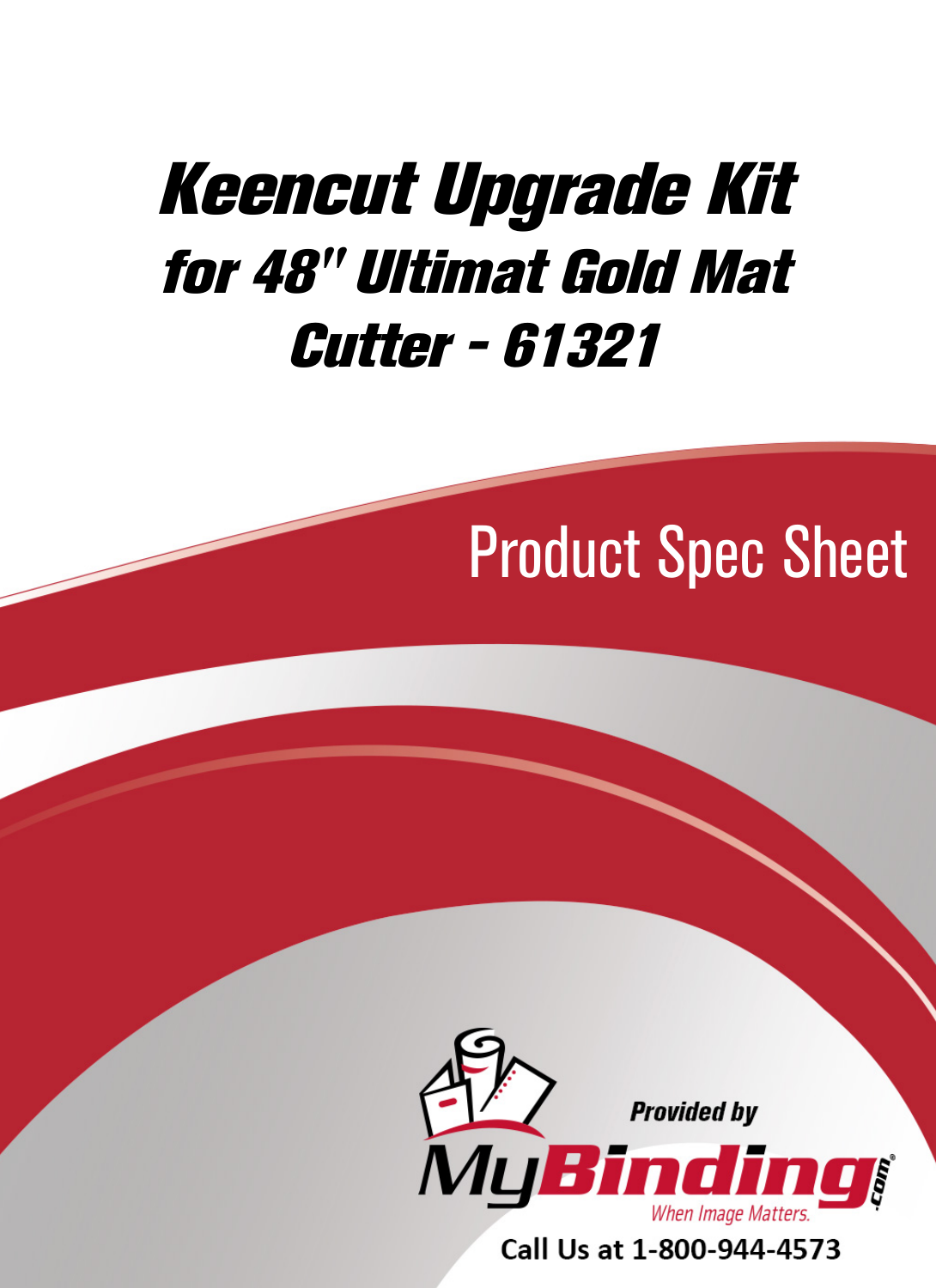# Foster

## ULTIMAT GOLD MAT CUTTER

Tough, precise, built to last and exceptionally comfortable to use, the Keencut Ultimat Gold takes the guesswork out of creating perfect mats. Whether you're a highly skilled hobbyist or a professional who specializes in intricate frames, the Ultimate Gold is the gold standard of manual mat cutters.

Offering superior micro-adjustments and space-age bearings that provide silent-glide action, the Ultimat Gold is built for precision, ease of use and versatility.

This sturdy cutter with a single-piece aluminum extruded base cuts:

- 3⁄16" foamboard mats for covering with fabric
- basic window mats
- double window mats
- multiple openings

| Toll Free: 800-523-4855   |
|---------------------------|
| Phone: 267-413-6220       |
| Fax: 267-413-6227         |
| 204B Progress Drive,      |
| Montgomeryville, PA 18936 |
| www.go-foster.com         |

| Item# | <b>Cutters &amp; Accessories</b>   | Item $#$ | <b>Replacement Blades</b>           |
|-------|------------------------------------|----------|-------------------------------------|
|       |                                    |          |                                     |
|       |                                    |          | 69119 Superior quality blades (100) |
|       |                                    |          | 61199Tech S.012 blades (100)        |
|       |                                    |          | 69137Tech S.015 blades (100)        |
|       | 6121830" Extended margin guide kit |          | 69136Tech D.012 blades (100)        |
|       |                                    |          | 69135Tech D.015 blades (100)        |
|       | 61224Reverse bevel stop            |          |                                     |
|       |                                    |          |                                     |

5-year general warranty on all parts (except blades, clamping strips and cutting wheels). 20-year warranty on the bearings used in the cutting head.